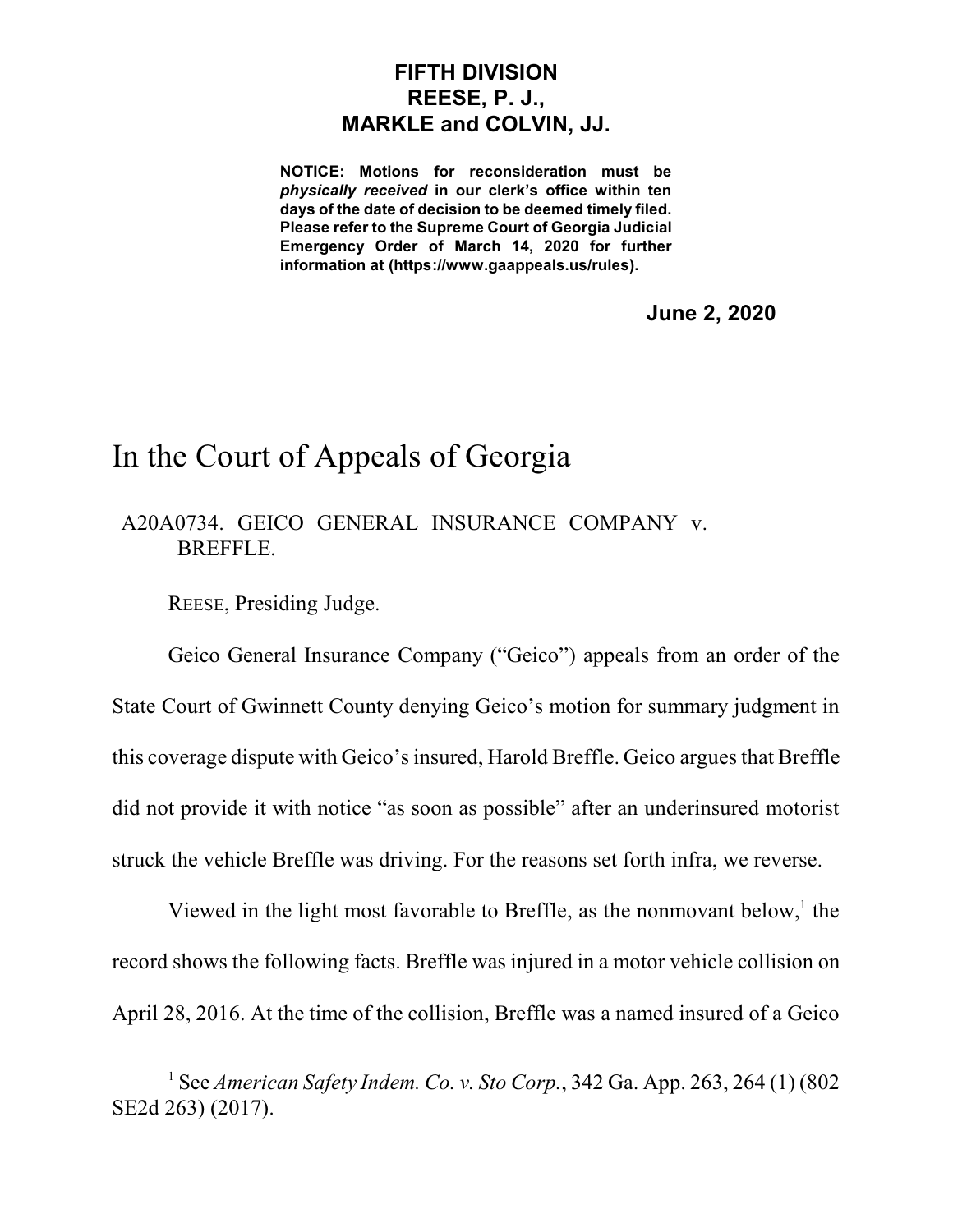motor vehicle policy that provided for \$250,000 in uninsured/underinsured motorist

("UM") coverage. The policy provided:

The following conditions apply only to the [UM] Coverage:

1. NOTICE

As soon as possible after an accident notice must be given us or our authorized agent stating:

(a) The identity of the insured,

(b) The time, place and details of the accident; and

(c) The names and addresses of the injured, and of any witnesses.

. . .

## 3. ACTION AGAINST US

Suit will not lie against us unless the insured or his legal representative has fully complied with all the policy terms.

Breffle visited his primary care physician for lower back pain on the day of the collision. A few days later, his neck began to hurt, and he received two cervical epidural steroid injections in July 2016. In September, Breffle saw an orthopaedic surgeon, who performed electric shock therapy and provided other non-surgical treatment before recommending cervical surgery, which Breffle received in December 2016.

Breffle was also experiencing numbness in his left hand, which continued after the surgery. He received physical therapy in February and March 2017. When that did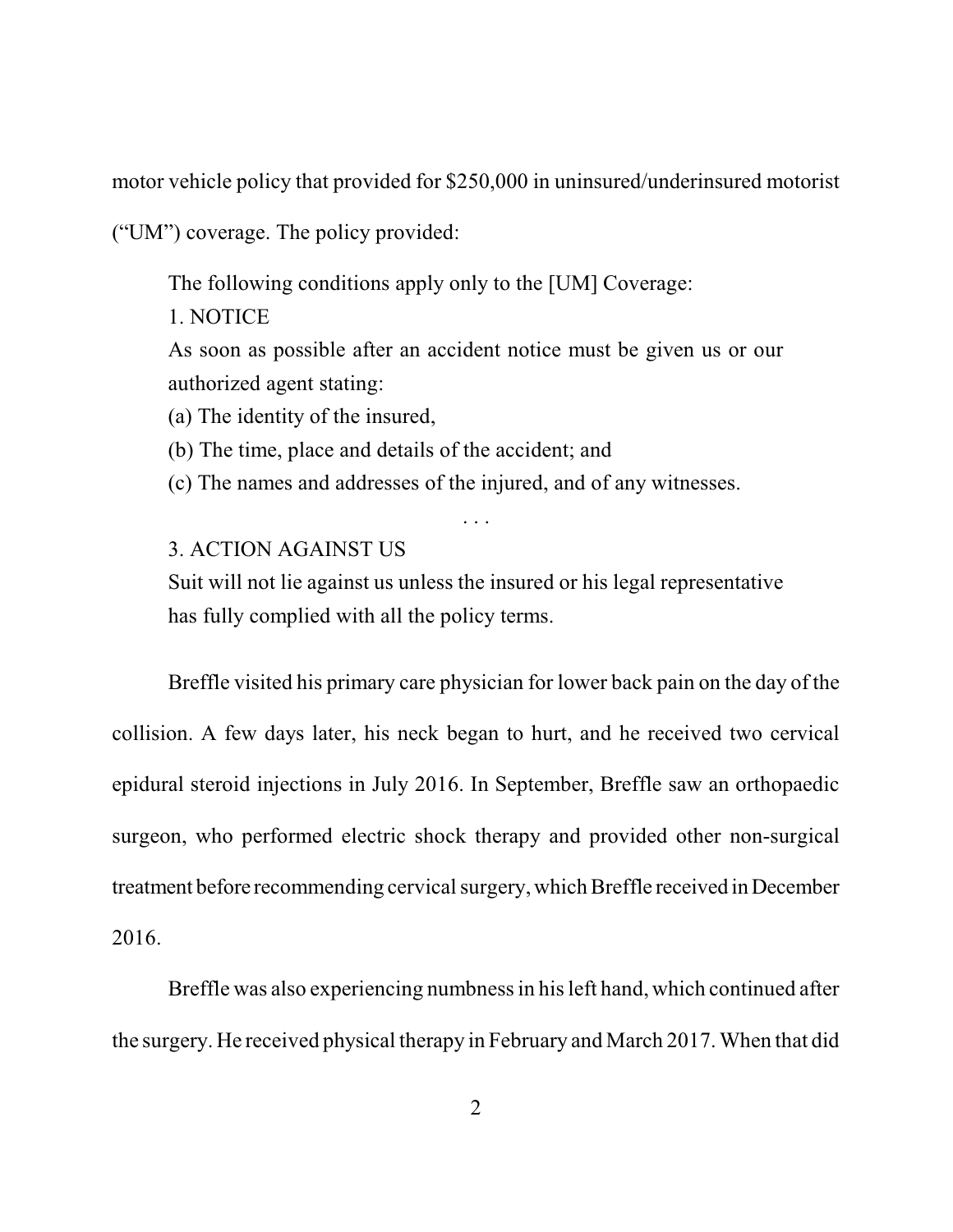not resolve Breffle's problems, the surgeon ordered another MRI of Breffle's neck, which was done on March 21, 2017. After reviewing the MRI, the surgeon recommended a second surgery on Breffle's neck. According to Breffle, this was when he "first realized that the value of [his] injuries may be more than the \$250,000 liability limits of the [other driver's insurance] policy."

After the second surgery was performed in April 2017, Breffle developed a severe infection requiring daily antibiotic infusions. Once that was resolved, he had two additional surgeries to address the numbness in his left hand on July 20, 2017.

In June 2017, <sup>2</sup> Breffle's counsel provided notice of the collision to Geico. Breffle filed a personal injury complaint against the other driver in February 2018, and served Geico as an unnamed defendant. Geico moved for summary judgment based on Breffle's failure to provide notice of the collision for more than 13 months.<sup>3</sup>

The trial court denied Geico's motion, relying on this Court's decision in *Progressive Mountain Ins. Co. v. Bishop*. <sup>4</sup> Specifically, the trial court found that an

<sup>&</sup>lt;sup>2</sup> Although the parties dispute whether notice was provided on June 12, 2017, or June 27, 2017, this discrepancy does not affect our analysis or conclusion.

 $3$  See n. 2, supra.

<sup>4</sup> 338 Ga. App. 115 (790 SE2d 91) (2016).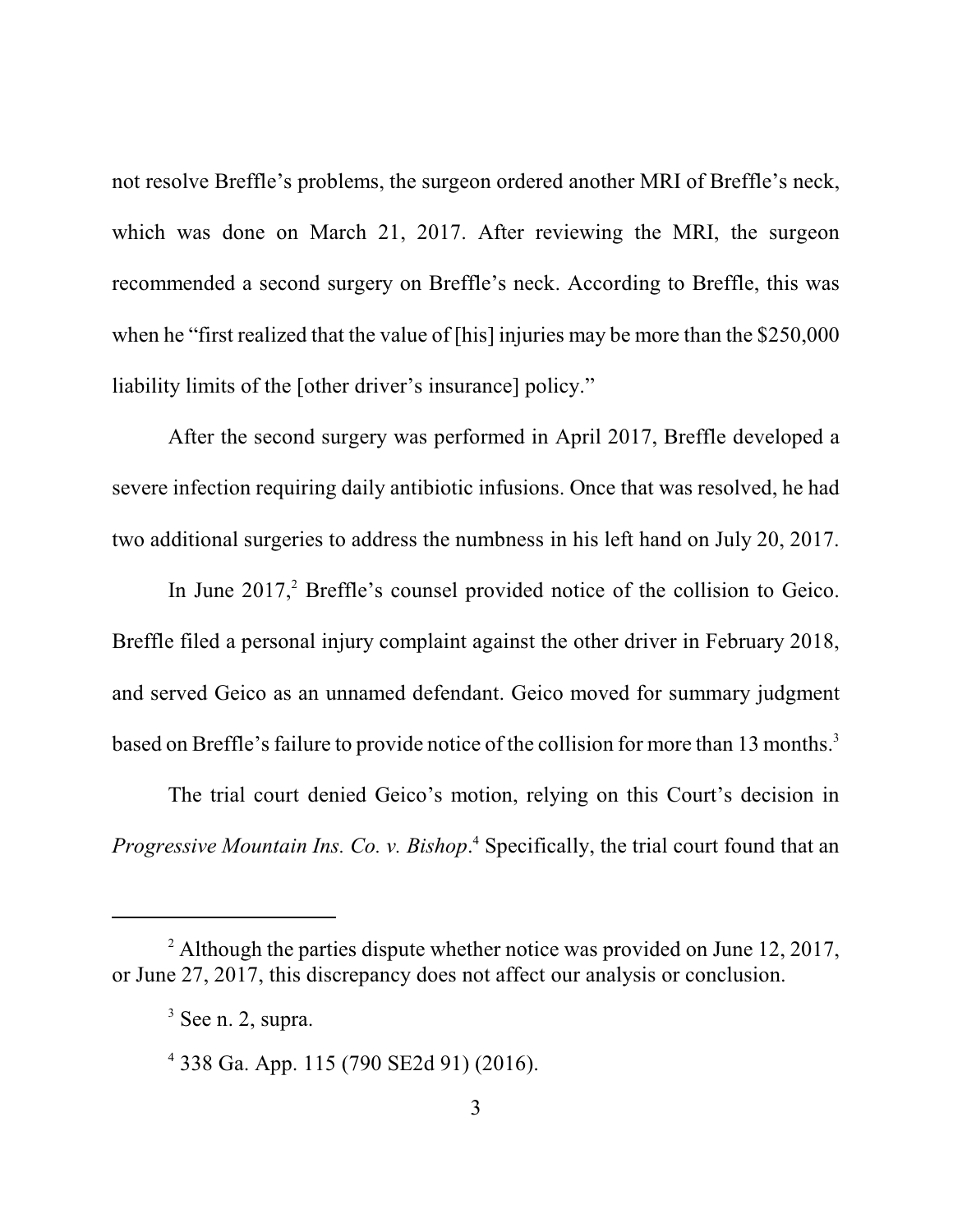issue of material fact existed as to the timeliness of Breffle's notice: "ignorance as to the extent of injuries may excuse a delay[,] . . . because . . . unlike determining the existence of coverage, the extent of injuries can take time to be revealed."<sup>5</sup> We granted Geico's application for interlocutory review, and this appeal followed.

"We review a grant or denial of summary judgment de novo and construe the evidence in the light most favorable to the nonmovant. Summary judgment is proper when there is no genuine issue of material fact and the movant is entitled to judgment as a matter of law."<sup>6</sup> With these guiding principles in mind, we turn now to Geico's claims of error.

1. Geico contends that the terms of the notice provision are unambiguous and therefore must be enforced as written. Breffle responds that he could have reasonably understood that he had no affirmative duty to give notice to Geico because the provision did not require the "insured" to provide notice and because "as soon as possible" is vague and undefined.

The ordinary principle of contract law, that a party seeking to recover under a contract must perform any applicable condition

<sup>&</sup>lt;sup>5</sup> See id. at 120 (2).

<sup>6</sup> *Sto Corp.*, 342 Ga. App. at 264 (1) (citing OCGA § 9-11-56 (c); additional citation and punctuation omitted).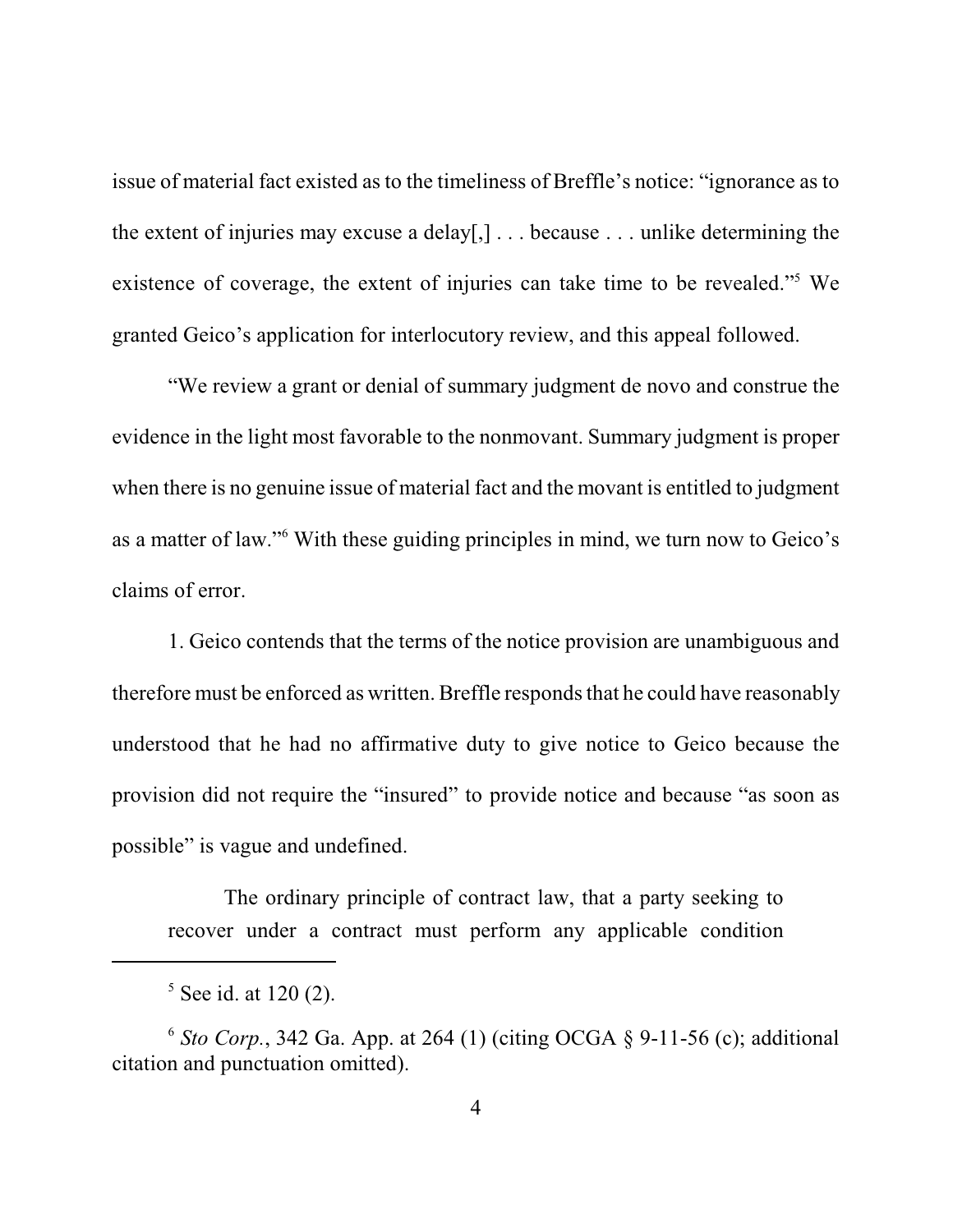precedent before the contract becomes absolute and obligatory upon the other applies to contracts of insurance. Therefore, a forfeiture of insurance coverage may result when an insured fails to satisfy a condition precedent to coverage under the contract. [A] notice provision in an insurance contract that is expressly made a condition precedent to coverage is valid and must be complied with, absent a showing of justification. 7

Construing the UM "Conditions" provision as a whole,<sup>8</sup> the only reasonable construction is that either "the insured or his legal representative" must "fully compl[y] with all the policy terms," and thus see to it that the requisite notice is given to Geico.

"As soon as possible after an accident" is also unambiguous. While the language "as soon as possible" "affords some leeway in providing notice of a claim or suit or occurrence to an insurer, a lengthy, unjustifiable delay may be found as a matter of law to have been so unreasonable as to foreclose coverage."<sup>9</sup> Further, the

<sup>8</sup> See *King-Morrow v. American Family Ins. Co.*, 334 Ga. App. 802, 803 (780 SE2d 451) (2015)

<sup>7</sup> *Plantation Pipe Line Co. v. Stonewall Ins. Co.*, 335 Ga. App. 302, 310 (2) (780 SE2d 501) (2015) (citations and punctuation omitted).

<sup>9</sup> *Lankford v. State Farm Mut. Automobile Ins. Co.*, 307 Ga. App. 12, 16 (703  $SE2d436$  (2010) (holding that an insured's failure to provide notice until almost two years after the collision was not, as a matter of law "as soon as reasonably possible")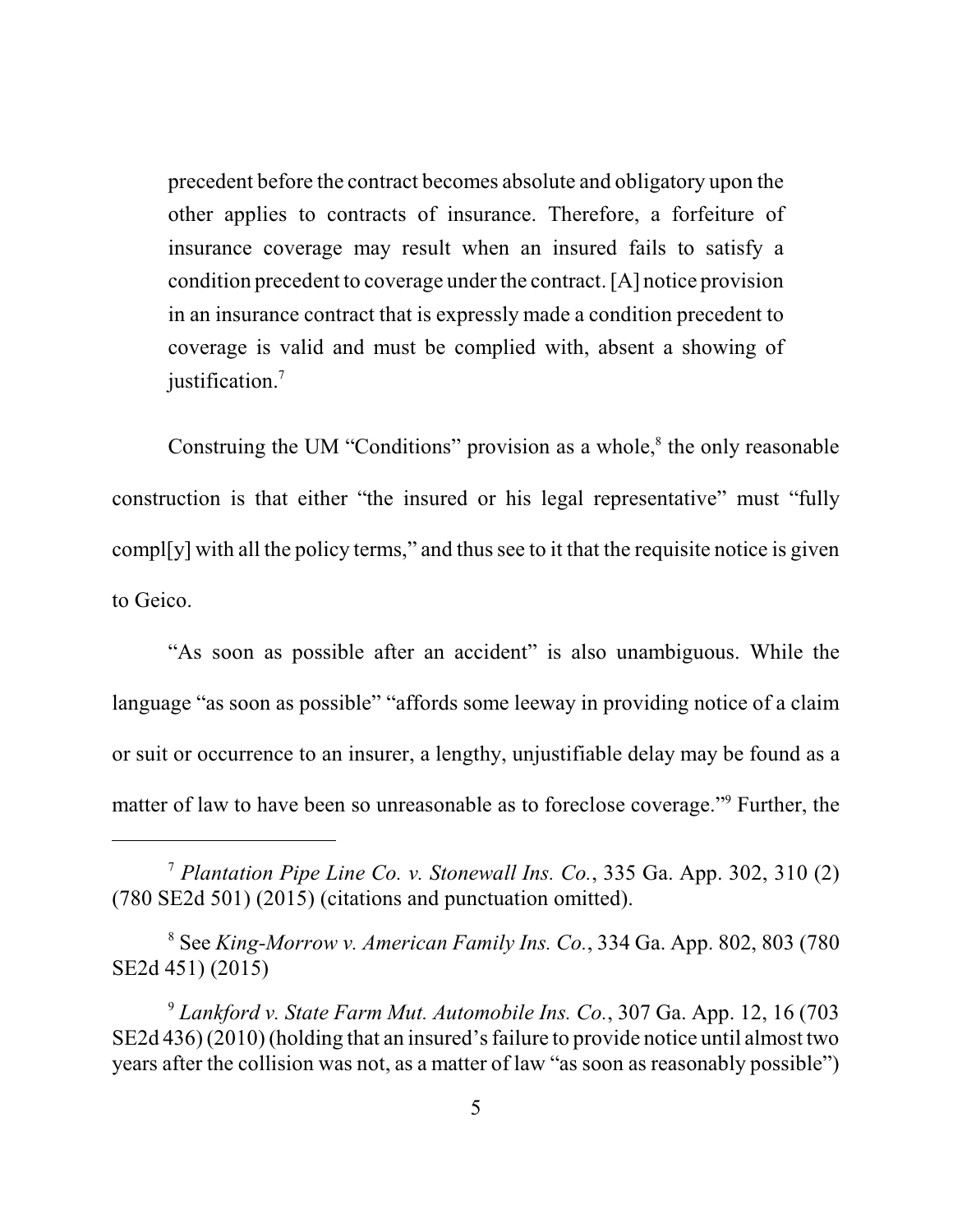policy requires notice as soon as possible "after an accident[.]"<sup>10</sup> "To hold otherwise would allow an insured to delay notifying the insurer for months or even years, so long as the insured thought that other insurance existed to cover the loss. Such an interpretation is contrary to the obvious intent of the policy, which is to require notice [as soon as possible] after the occurrence of a covered event."<sup>11</sup>

Having concluded that the language of the policy is unambiguous and capable of but one reasonable construction, we must enforce it as written.<sup>12</sup>

2. Geico argues that the more than 13-month delay in this case was unreasonable as a matter of law. We agree.

<sup>(</sup>citation and punctuation omitted); see also *Richmond v. Ga. Farm Bureau Mut. Ins. Co.*, 140 Ga. App. 215, 220-221 (2) (231 SE2d 245) (1976) ("Under all of the facts and circumstances of a particular case it may be found that an insured's delay in giving notice of an accident to his insurer was unjustified and unreasonable. In such event, on a motion for summary judgment, the court may rule on the question as a matter of law.").

<sup>10</sup> See *Royer v. Murphy*, 277 Ga. App. 150, 151 (625 SE2d 544) (2006).

<sup>&</sup>lt;sup>11</sup> *Lankford*, 307 Ga. App. at 14-15 (citations and punctuation omitted).

<sup>12</sup> *Crafter v. State Farm Ins. Co.*, 251 Ga. App. 642, 644 (554 SE2d 571) (2001).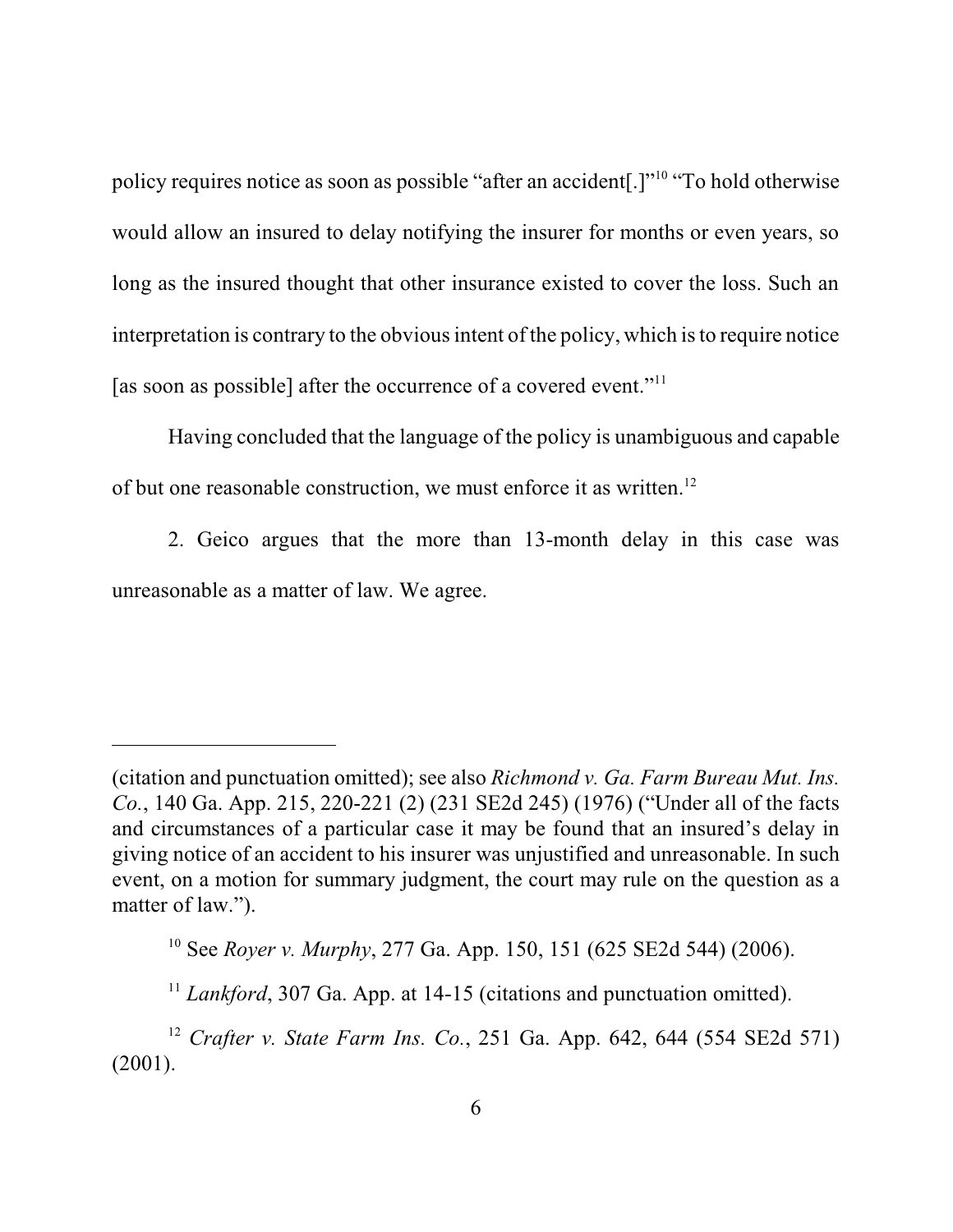As in *Bishop*,<sup>13</sup> "the fact-based question presented here calls upon us to consider our prior decisions as data points on a scatter plot[.]"<sup>14</sup> Under the circumstances of this case, Breffle's more than 13-month delay was unexcused and unreasonable as a matter of law.<sup>15</sup> As detailed above, Breffle initially sought treatment for his injuries on the same day as the collision (in April 2016), he initially saw an orthopaedic surgeon in September, and he underwent surgery in December. However, despite receiving other treatments during this time, he did not provide notice to Geico until June 2017. Breffle's contention that he did not think he would need to use his uninsured coverage provides no excuse.<sup>16</sup>

 $13$  338 Ga. App. at 120 (2) (affirming the denial of summary judgment where the delay was less than 11 months, the insured provided notice more than a year before undergoing surgery for his injuries, and the evidence suggested that he may have had some hidden injury as a result of the car accident, the result of which was not immediately apparent).

 $14$  Id. at 119, n. 3 (2).

<sup>15</sup> See *Protective Ins. Co. v. Johnson*, 256 Ga. 713, 713-714 (1) (352 SE2d 760) (1987) (unexcused 17-month delay in providing notice to employer's insurer unreasonable as a matter of law and not "as soon as practicable," notwithstanding employee's contention that he thought his employer would file a claim and he did not know the name of his employer's insurer).

<sup>&</sup>lt;sup>16</sup> See *Lankford*, 307 Ga. App. at 16 ("[E]ven if the [insured's] conversation with [his insurance agent] could satisfy the notice requirement, it did not take place until approximately one year after the accident, and [the insured] offers no